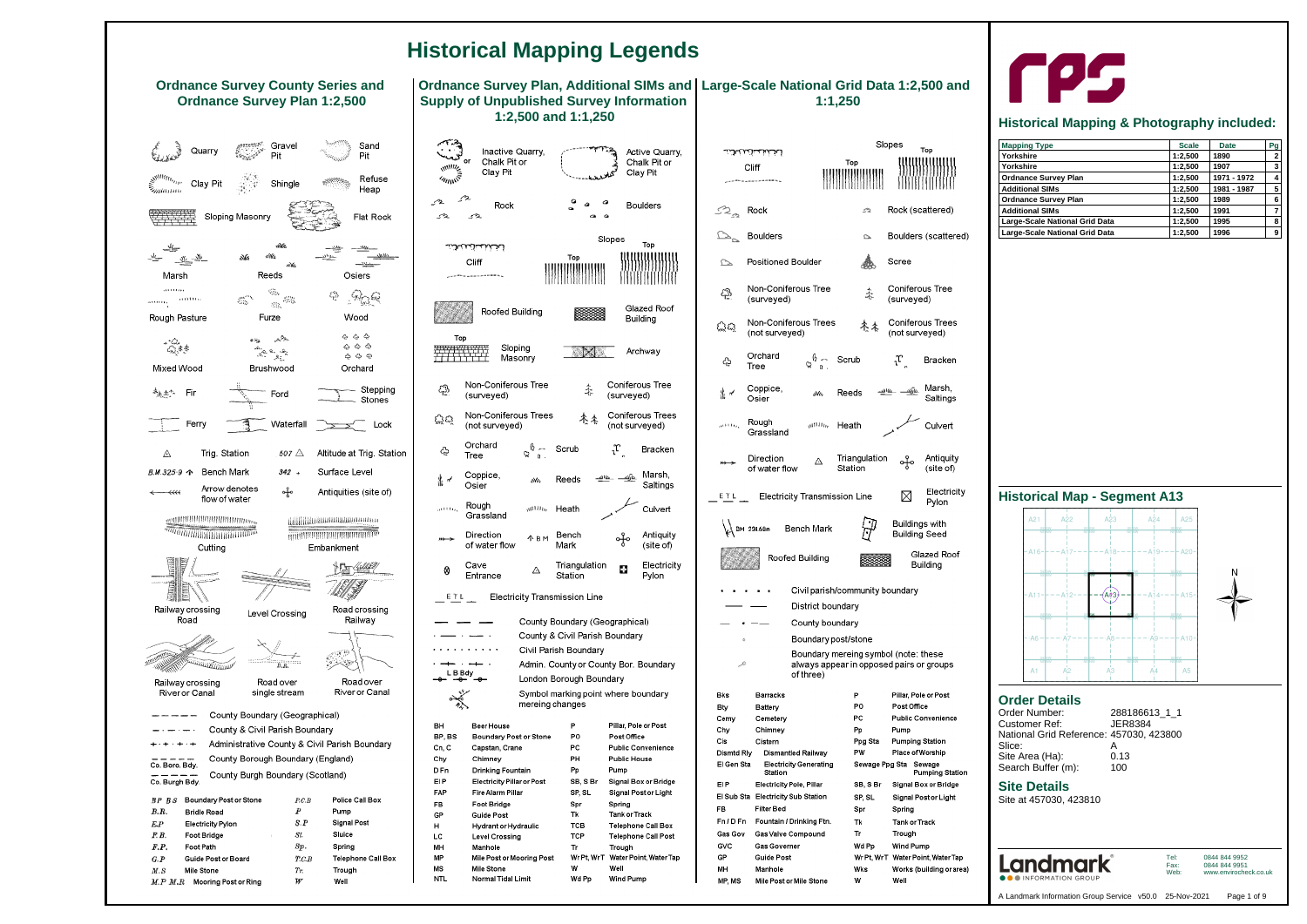### **Site Details**

Site at 457030, 423810



| 288186613 1 1                           |
|-----------------------------------------|
| JER8384                                 |
| National Grid Reference: 457030, 423800 |
|                                         |
| 0.13                                    |
| 100                                     |
|                                         |

Tel: Fax: Web:

0844 844 9952 0844 844 9951 www.envirocheck.co.uk

<span id="page-1-0"></span>



# **Yorkshire**

# **Published 1890**

# **Source map scale - 1:2,500**

The historical maps shown were reproduced from maps predominantly held at the scale adopted for England, Wales and Scotland in the 1840`s. In 1854 the 1:2,500 scale was adopted for mapping urban areas and by 1896 it covered the whole of what were considered to be the cultivated parts of Great Britain. The published date given below is often some years later than the surveyed date. Before 1938, all OS maps were based on the Cassini Projection, with independent surveys of a single county or group of counties, giving rise to significant inaccuracies in outlying areas.

## **Historical Map - Segment A13**



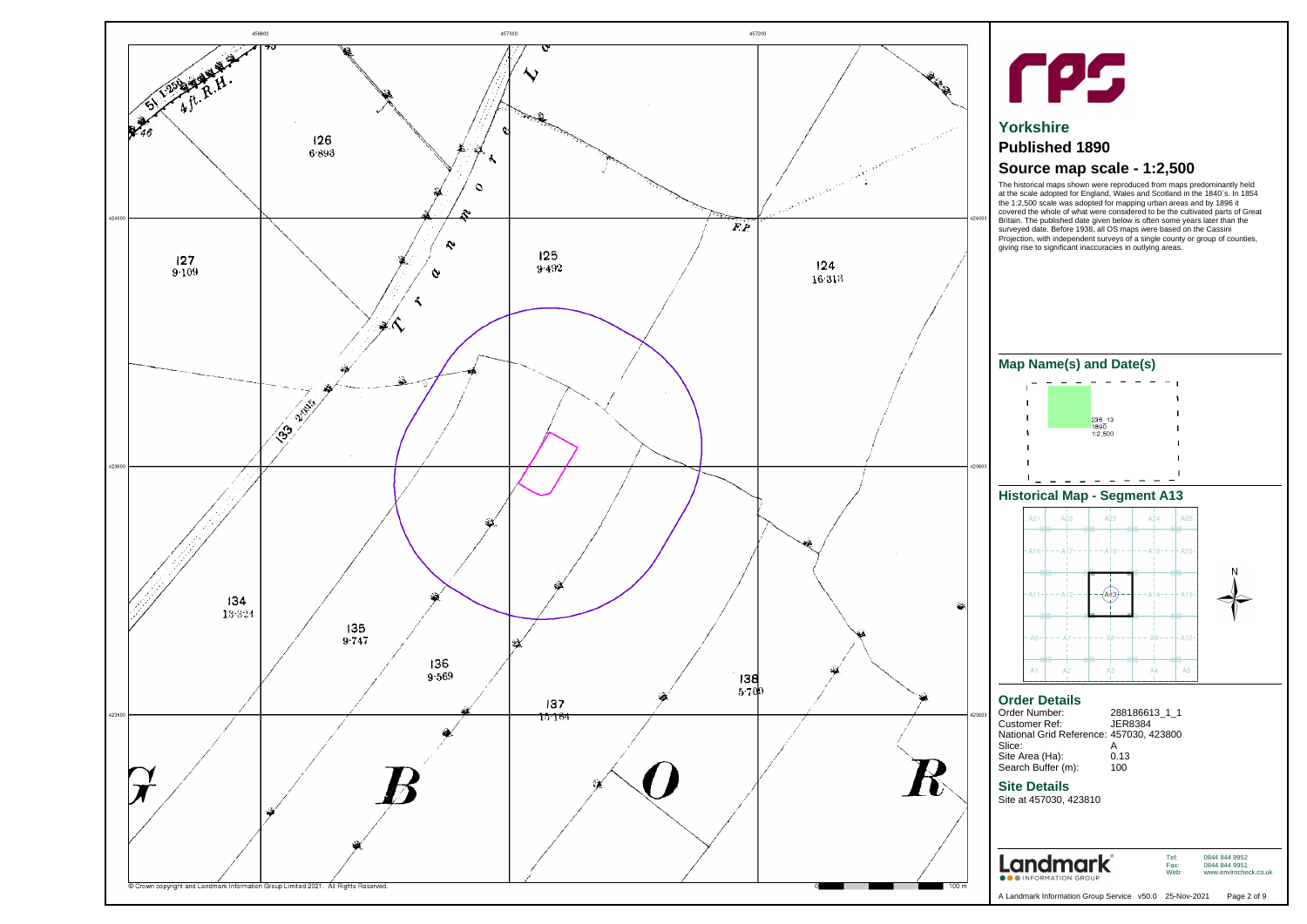## **Site Details**

Site at 457030, 423810



| Order Number:                           | 288186613_1_1 |
|-----------------------------------------|---------------|
| <b>Customer Ref:</b>                    | JFR8384       |
| National Grid Reference: 457030, 423800 |               |
| Slice:                                  |               |
| Site Area (Ha):                         | 0.13          |
| Search Buffer (m):                      | 100           |
|                                         |               |

Tel: Fax: Web:

0844 844 9952 0844 844 9951 www.envirocheck.co.uk

A Landmark Information Group Service v50.0 25-Nov-2021 Page 3 of 9

<span id="page-2-0"></span>



# **Yorkshire**

# **Published 1907**

# **Source map scale - 1:2,500**

The historical maps shown were reproduced from maps predominantly held at the scale adopted for England, Wales and Scotland in the 1840`s. In 1854 the 1:2,500 scale was adopted for mapping urban areas and by 1896 it covered the whole of what were considered to be the cultivated parts of Great Britain. The published date given below is often some years later than the surveyed date. Before 1938, all OS maps were based on the Cassini Projection, with independent surveys of a single county or group of counties, giving rise to significant inaccuracies in outlying areas.

## **Historical Map - Segment A13**



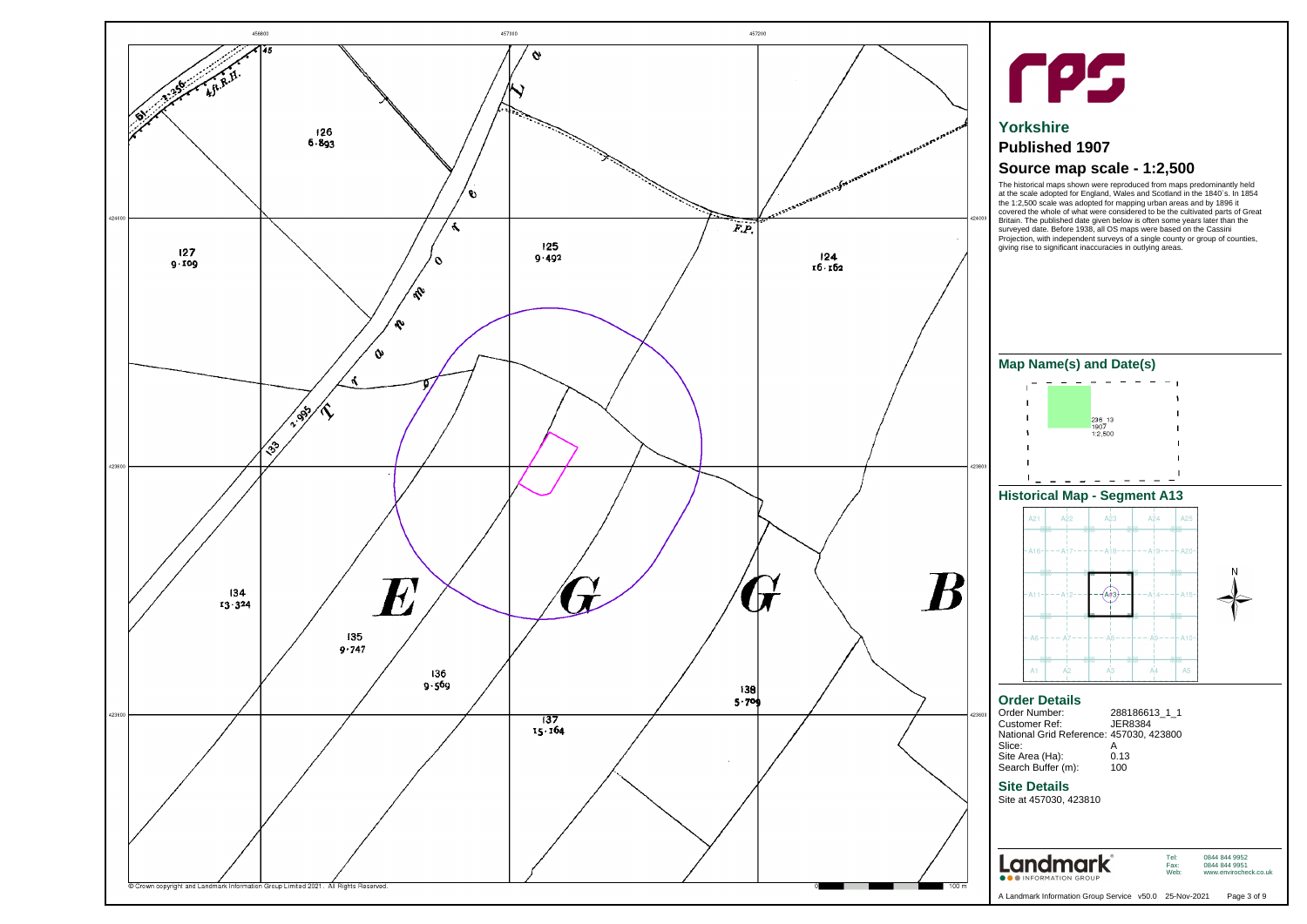#### **Site Details**

Site at 457030, 423810



| Order Number:                           | 288186613 1 1 |
|-----------------------------------------|---------------|
| <b>Customer Ref:</b>                    | JER8384       |
| National Grid Reference: 457030, 423800 |               |
| Slice:                                  | А             |
| Site Area (Ha):                         | 0.13          |
| Search Buffer (m):                      | 100           |

Tel: Fax: Web:

0844 844 9952 0844 844 9951 www.envirocheck.co.uk

<span id="page-3-0"></span>



# **Ordnance Survey Plan Published 1971 - 1972**

# **Source map scale - 1:2,500**

The historical maps shown were reproduced from maps predominantly held at the scale adopted for England, Wales and Scotland in the 1840`s. In 1854 the 1:2,500 scale was adopted for mapping urban areas and by 1896 it covered the whole of what were considered to be the cultivated parts of Great Britain. The published date given below is often some years later than the surveyed date. Before 1938, all OS maps were based on the Cassini Projection, with independent surveys of a single county or group of counties, giving rise to significant inaccuracies in outlying areas.

## **Historical Map - Segment A13**



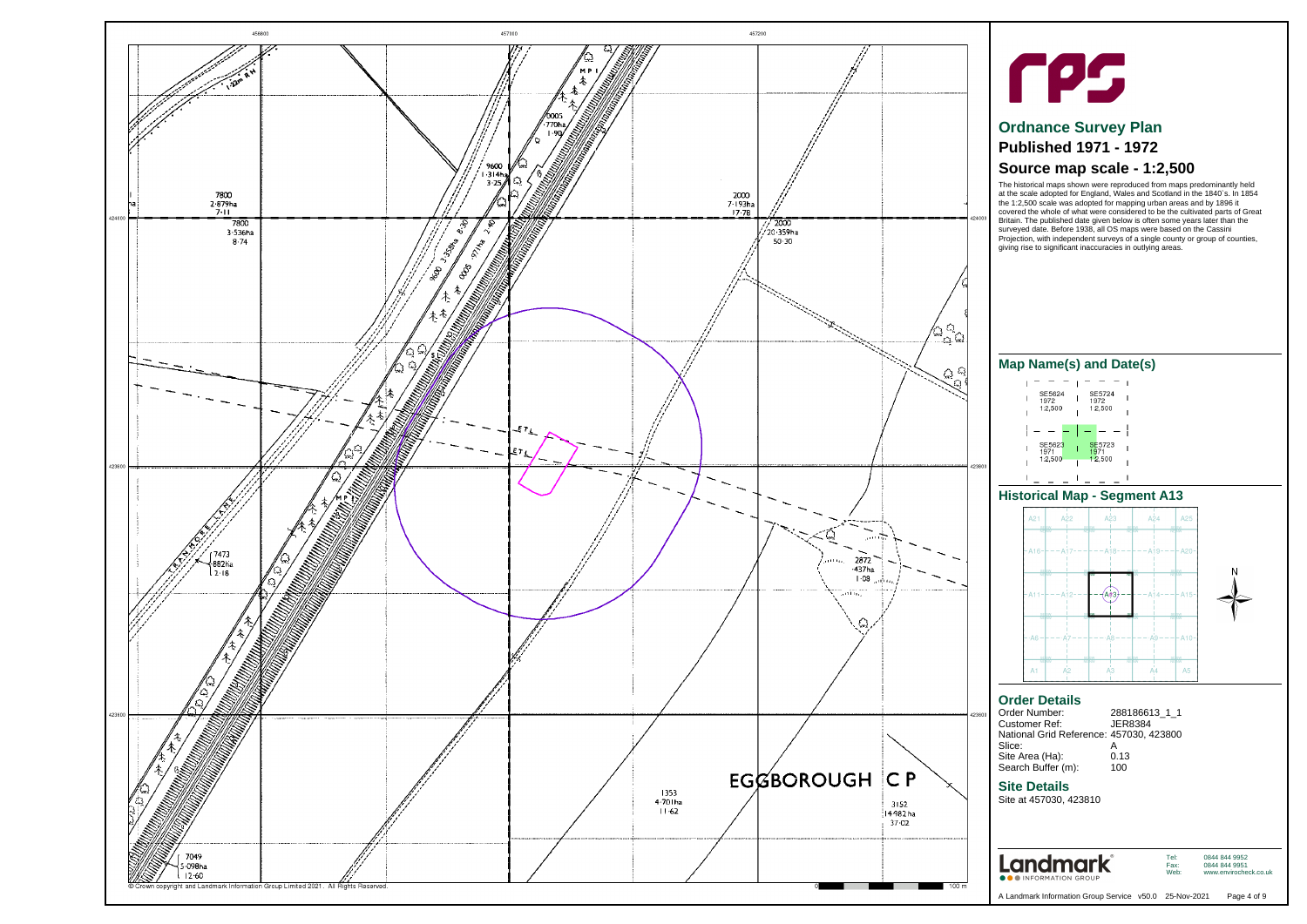## **Site Details**

Site at 457030, 423810



| Order Number:                           | 288186613 1 1 |
|-----------------------------------------|---------------|
| <b>Customer Ref:</b>                    | JER8384       |
| National Grid Reference: 457030, 423800 |               |
| Slice:                                  |               |
| Site Area (Ha):                         | 0.13          |
| Search Buffer (m):                      | 100           |

Tel: Fax: Web:

0844 844 9952 0844 844 9951

www.envirocheck.co.uk

<span id="page-4-0"></span>



# **Additional SIMs**

# **Published 1981 - 1987**

# **Source map scale - 1:2,500**

The SIM cards (Ordnance Survey's `Survey of Information on Microfilm') are further, minor editions of mapping which were produced and published in between the main editions as an area was updated. They date from 1947 to 1994, and contain detailed information on buildings, roads and land-use. These maps were produced at both 1:2,500 and 1:1,250 scales.

## **Historical Map - Segment A13**



## **Map Name(s) and Date(s)**



 $\sim$   $\sim$   $\sim$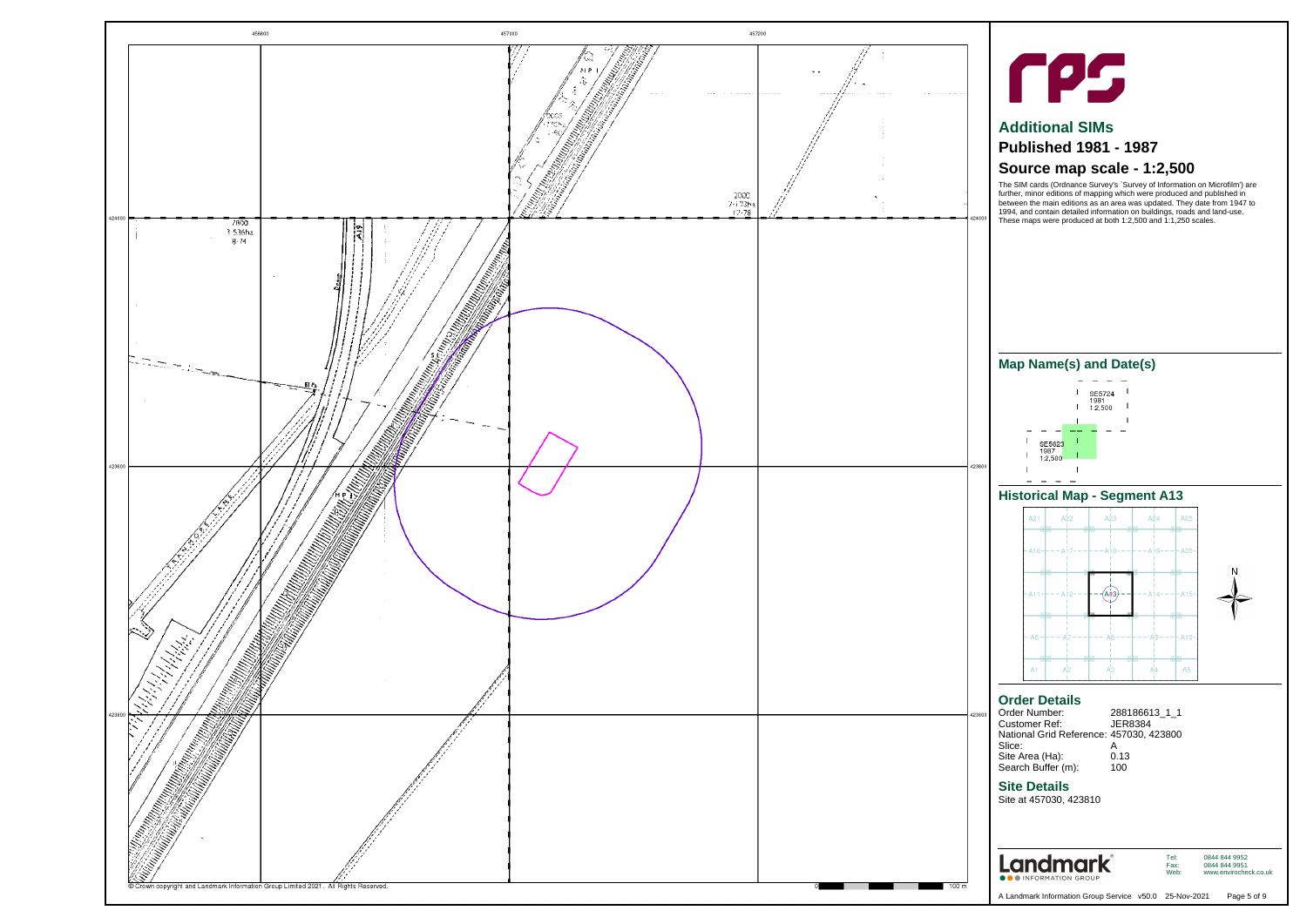## **Site Details**

Site at 457030, 423810



| 288186613 1 1                           |
|-----------------------------------------|
| JER8384                                 |
| National Grid Reference: 457030, 423800 |
| А                                       |
| 0.13                                    |
| 100                                     |
|                                         |

Tel: Fax: Web: 0844 844 9952 0844 844 9951 www.envirocheck.co.uk

A Landmark Information Group Service v50.0 25-Nov-2021 Page 6 of 9

<span id="page-5-0"></span>



# **Ordnance Survey Plan**

# **Published 1989**

# **Source map scale - 1:2,500**

The historical maps shown were reproduced from maps predominantly held at the scale adopted for England, Wales and Scotland in the 1840`s. In 1854 the 1:2,500 scale was adopted for mapping urban areas and by 1896 it covered the whole of what were considered to be the cultivated parts of Great Britain. The published date given below is often some years later than the surveyed date. Before 1938, all OS maps were based on the Cassini Projection, with independent surveys of a single county or group of counties, giving rise to significant inaccuracies in outlying areas.

## **Historical Map - Segment A13**



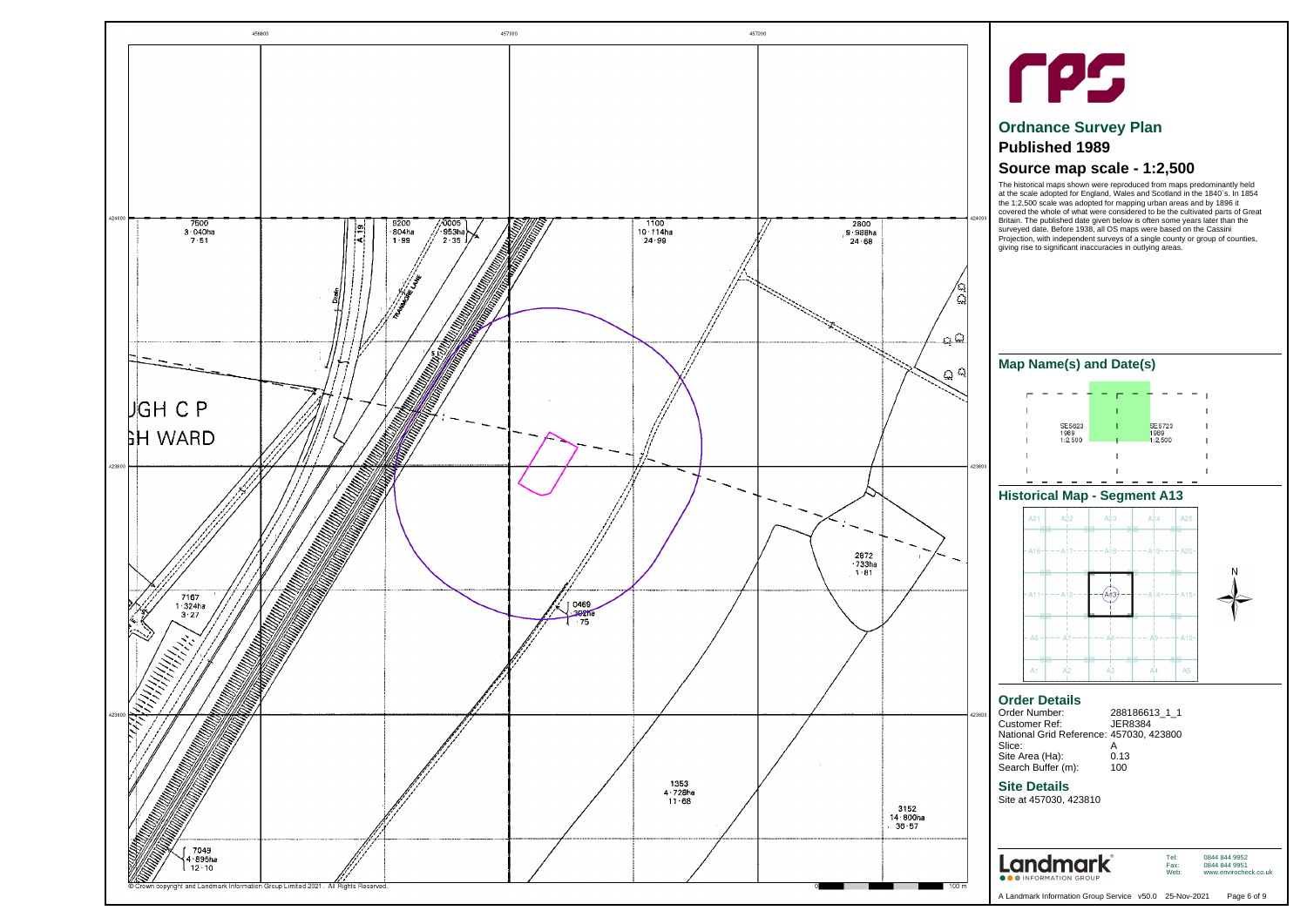## **Site Details**

Site at 457030, 423810



| 288186613 1 1                           |
|-----------------------------------------|
| JER8384                                 |
| National Grid Reference: 457030, 423800 |
| А                                       |
| 0.13                                    |
| 100                                     |
|                                         |

Tel: Fax: Web:

0844 844 9952 0844 844 9951 www.envirocheck.co.uk

<span id="page-6-0"></span>



# **Additional SIMs**

## **Published 1991**

# **Source map scale - 1:2,500**

The SIM cards (Ordnance Survey's `Survey of Information on Microfilm') are further, minor editions of mapping which were produced and published in between the main editions as an area was updated. They date from 1947 to 1994, and contain detailed information on buildings, roads and land-use. These maps were produced at both 1:2,500 and 1:1,250 scales.

## **Historical Map - Segment A13**

| A21<br>SE SW<br>NE NW      | $\overline{A}$ $\overline{2}$ | SE SW<br>NE NW            | A23            | SE SW                  |    | $A^24$ $A^25$<br>SE SW                  |   |
|----------------------------|-------------------------------|---------------------------|----------------|------------------------|----|-----------------------------------------|---|
|                            |                               |                           |                |                        |    | -A16----A17------A18-------A19-----A20- |   |
| <b>SE SW</b><br><b>NEW</b> |                               | SE SW<br>NE NW            |                | <b>SE SW</b><br>NE VVI |    | SESW<br><b>NE WV</b>                    | N |
| $-A11 - -A12$              |                               |                           | A43,           |                        |    | $- - - A_1 4 - - - - A_1 5 -$           |   |
| SE SW<br>NE NV             |                               | <b>RW</b><br><b>NE NV</b> |                | SE<br>NE VW            |    | <b>SE SW</b><br>NE NW                   |   |
| $-86 -$                    | $---A7-$                      |                           | $---AB---$     |                        |    | – – – · A9 – – – – – A10 –              |   |
| SE SW<br>A1                | A2                            | SE SW<br>$N = NVI$        | A <sub>3</sub> | SE SW<br>NE NW         | A4 | SE SW<br>A <sub>5</sub>                 |   |

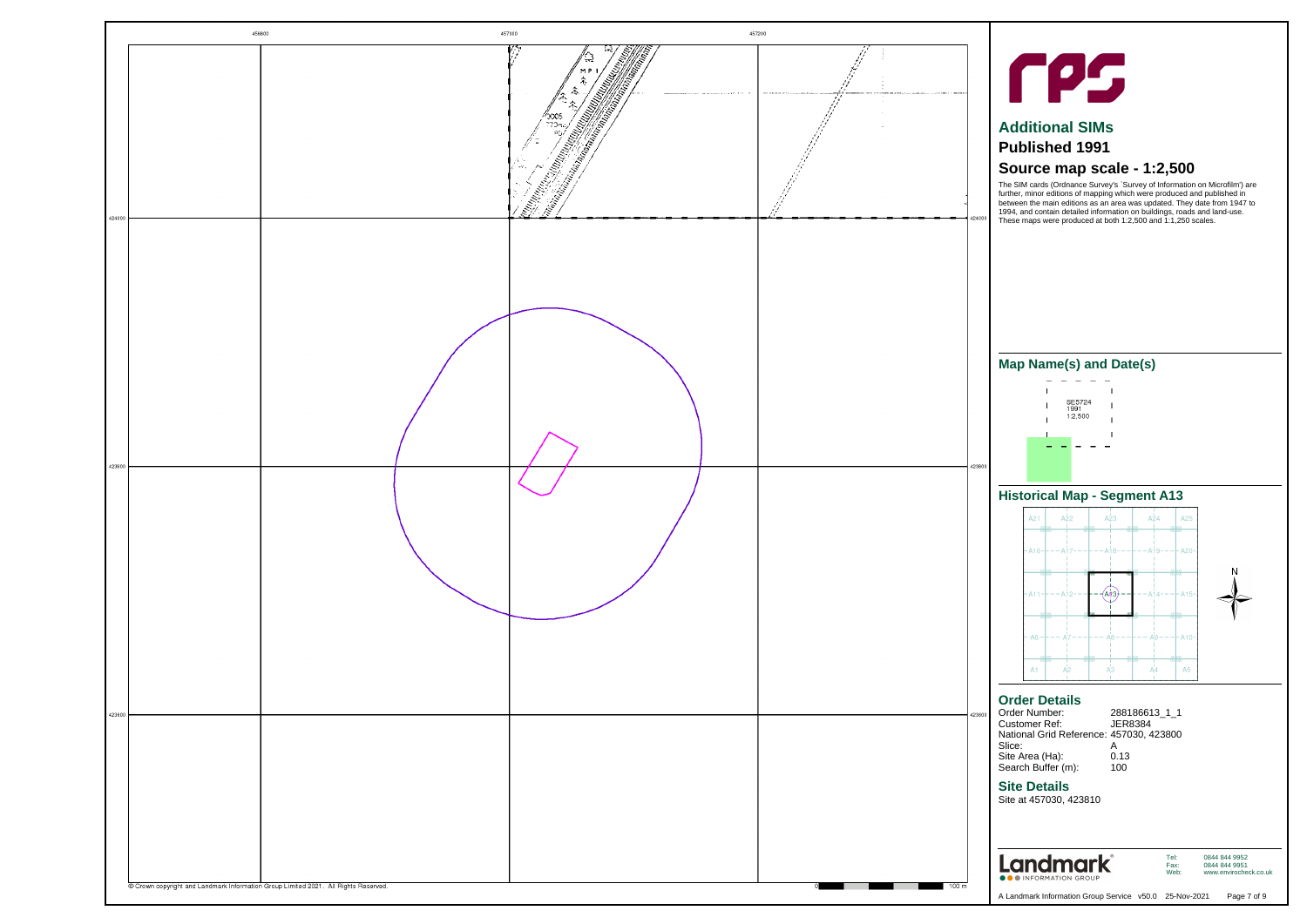### **Site Details**

Site at 457030, 423810



| Order Number:                           | 288186613_1_1 |
|-----------------------------------------|---------------|
| Customer Ref:                           | JER8384       |
| National Grid Reference: 457030, 423800 |               |
| Slice:                                  |               |
| Site Area (Ha):                         | 0.13          |
| Search Buffer (m):                      | 100           |
|                                         |               |

Tel: Fax: Web:

0844 844 9952 0844 844 9951 www.envirocheck.co.uk

A Landmark Information Group Service v50.0 25-Nov-2021 Page 8 of 9

<span id="page-7-0"></span>



# **Large-Scale National Grid Data Published 1995**

# **Source map scale - 1:2,500**

'Large Scale National Grid Data' superseded SIM cards (Ordnance Survey's 'Survey of Information on Microfilm') in 1992, and continued to be produced until 1999. These maps were the fore-runners of digital mapping and so provide detailed information on houses and roads, but tend to show less topographic features such as vegetation. These maps were produced at both 1:2,500 and 1:1,250 scales.

## **Historical Map - Segment A13**



| SE5624          |  |      | SE5724  |  |
|-----------------|--|------|---------|--|
| 1995<br>1:2.500 |  | 1995 | 1:2.500 |  |
|                 |  |      |         |  |
|                 |  |      |         |  |
|                 |  |      |         |  |
| SE5623          |  |      | SE5723  |  |
| 1995<br>1:2,500 |  | 1995 | 1:2.500 |  |